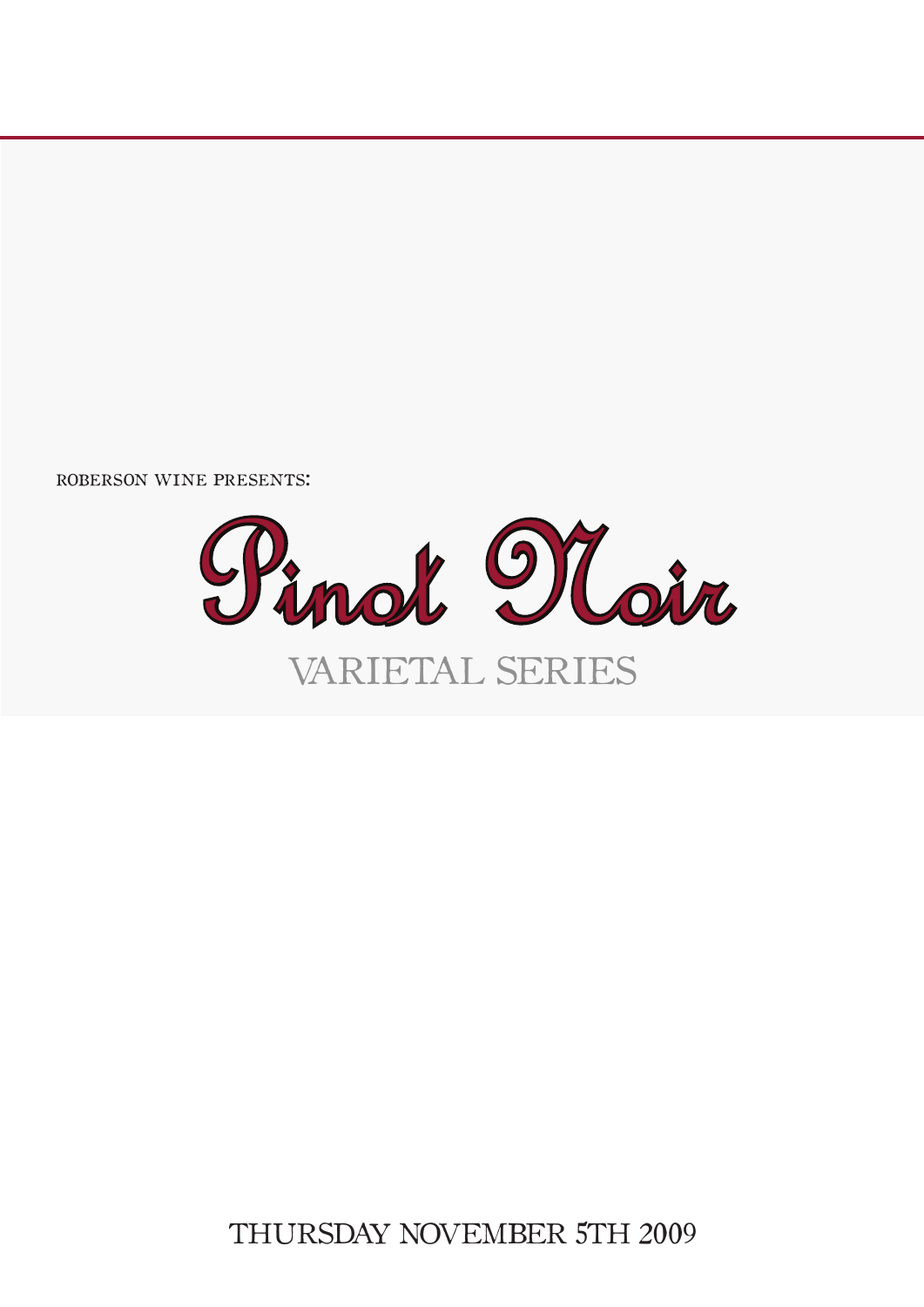

# Pinot Noir

In the Pantheon of grape gods, Pinot Noir stands alongside Cabernet Sauvignon as perhaps the greatest variety on the planet. To many it hits highs to which no other grape can compare, producing wines of unparalleled complexity which provide the most memorable and profound of vinous experiences.

It is a variety that attracts wine's thinkers and romantics. They have long been seduced by the bewitching perfume, delicate flavours and the ability of Pinot to encapsulate the vineyard and terroir in the glass.

Now that might sound like a lot of hot air and pretentious wine speak, but Pinot is the grape that, more than any other, sets enthusiasts off on eulogy after eulogy. But there is something else to remember - it is not all plain sailing when it comes to buying, tasting and enjoying Pinot Noir. The highs maybe the highest (at least in my opinion!), but there are plenty of lows to contend with along the way, as Pinot Noir is one of the most temperamental, hard to cultivate and easy to ruin varieties there is.

Unlike many wine grapes, Pinot doesn't like the climate particularly hot. If it is too cold that is no good either. Growers in Pinot's home of Burgundy often gets things spot on, but just as often they don't and take Pinot Noir anywhere else and you will struggle to get excellent fruit. There are more clones/mutations than any other major variety (over 1000) and all of these are suitable for different styles of wine production and thrive in different types of soil or climate. The skin of the grape is very thin and a high skin to pulp ratio must be maintained if quality and ageworthiness are to be achieved. This means that yields must be kept very low (in order to get the right concentration), making it a very expensive grape to cultivate. The thin skin also makes it a delicate grape that is prone to rot and disease and particularly suspectable to damage from adverse weather conditions. It buds early, so winter frost can be a big problem and it ripens early making the picking date a dangerous and vital decision for all Pinot growers.

So why bother? Well, Pinot Noir is a variety that ages superbly and once mature can unveil mesmerising complexity. The great wines of Burgundy are prized around the world and the best have formed a template for perfection used by New World imitators from Argentina to Zaire. Well, not quite Zaire just yet, but the global fashion for Pinot Noir has reached almost everywhere else, resulting in wines that range from very promising to downright awful.

It is not just red wines that have made Pinot famous - it's easy to forget that, with Chardonnay, Pinot is the dominant force in Champagne, where it contributes to the richness and complexity of the world's best sparkling wines. This has led to plantings in many places around the world where winemakers aspire to make great fizz.

While Pinot Noir wouldn't claim to be the oldest of all grape varieties, it could be the one that has been using its current name for the longest period of time. The first written referrences to a grape called Pinot came way back in the first century AD, in Columella's *De Re Rustica* (although 'Pinot Noir' specifically, rather than just Pinot, is first found in 14th century documents) and by the early 7th century the monks of Citeaux had planted Pinot in Burgundy's 'Clos de Beze' vineyard. Since then it has gone on to mutate or give birth to a number of other varieties. Chardonnay was originally part of the family but has since developed its own distinct characteristics, but vineyards across the world are still awash with Pinots Blanc, Gris and Meunier. Each of these varieties have their own local variants that have adapted to their surroundings and there are also a myriad of crossings (like Pinotage, Aligoté and Zweigelt to name a few) that bear testament to the popularity to this most fickle but fantastic of grapes.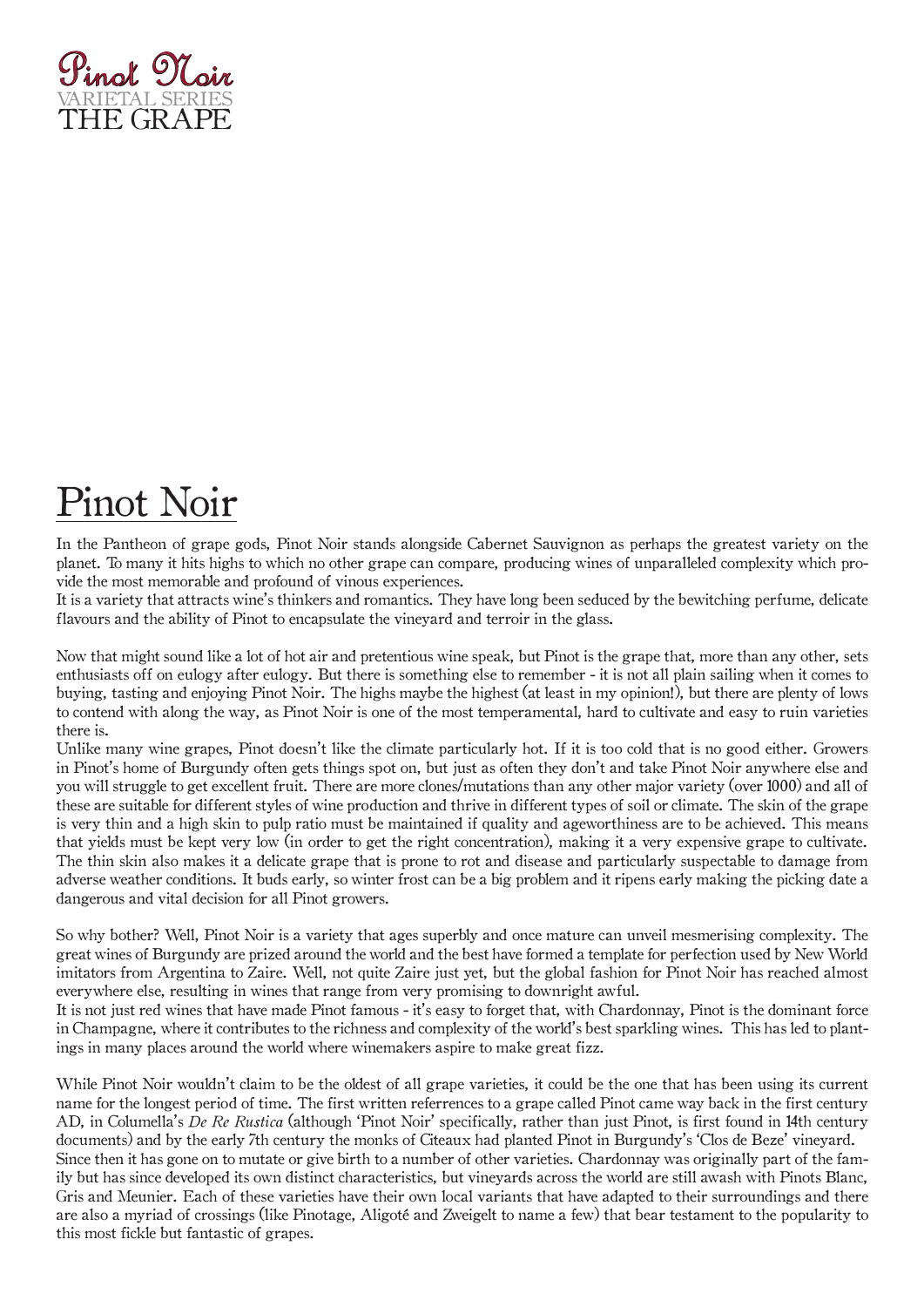

#### GERMANY

Germany has never been a country famed for its red wines, building a reputation instead for the great white wines of the Rielsing grape.

In recent years however, Pinot Noir - or Spätburgunder as the Germans so romantically call it - has begun to attract attention for the soft and juicy reds that it makes in the Baden region.

Baden (in the South-West) is the warmest of all Germany's wine regions and 37% of the total vineyard area is planted to Pinot. A number of artisanal producers have emerged from obscurity in the past decade and, thanks to a growing export market for their best wines, they are beginning to attract international attention.

### U.S.A

Anyone that has seen the movie 'Sideways' will know that Americans caught the Pinot-bug in a big way. A rash of plantings has taken place over the last couple of decades promising a glut of cheap and not so cheerful Pinot Noir for years to come. But if the USA has its share of the bad and the ugly, it is also blessed with some of the good. California has many sub-regions that boast ideal climatic conditions for cultivating Pinot such as Russian River Valley and Carneros in Sonoma County. Perhaps even more promising is the state of Oregon where the cooler climate and long growing season allow Pinot to reach excellent ripeness levels.

#### AUSTRALIA

Australia has been growing Pinot for many years, but there are only a few regions with a suitable enough climate to warrant extensive planting of a grape that reacts very badly to excessive heat.

The Yarra Valley in Victoria was, for a long time, the wine region that attracted most Australian attention for its Pinots. In more recent years a number of other promising areas in Victoria have emerged such as Geelong and the Mornington Penninsula.Tasmania has also been getting Australian Pinotphiles excited and has become a hotbed for producers of both red table wines and white sparkling wines made from Pinot Noir.

### NEW ZEALAND

If there is one country in the New World that has Pinot drinkers excited, then it has to be New Zealand. Some of the very best proponents of the grape outside Burgundy are based in regions like Central Otago, Marlborough and Martinborough on the Southern Island of this country with a very cool climate.

One of the many conditions for producing profound Pinot is venerable old vines, with rootstocks and clones matched perfectly to the terroir in which they are planted. As New Zealand has only been planting Pinot seriously for about 20 years it will be many years before its potential will be fulfilled, but already there are signs that producers like Ata Rangi and Felton Rd are beginning to fashion wines of genuine complexity.

#### SOUTH AFRICA

Pinot has played a massive role in South African wine, by virtue of the fact that their national variety in Pinotage (a crossing of Pinot Noir and Cinsault). The quality of wines made from Pinotage is open to debate - at Roberson we don't stock a single one and never have - but serious producers like Hamilton Russell and Meerlust have ignored it in favour of Europe's most noble grapes and their Pinot Noirs are amongst the country's best.

The southern-most vineyard area is Walker Bay, a region that is perhaps the most exciting for Pinot Noir in the country thanks to the work of pioneers like Tim Hamilton-Russell.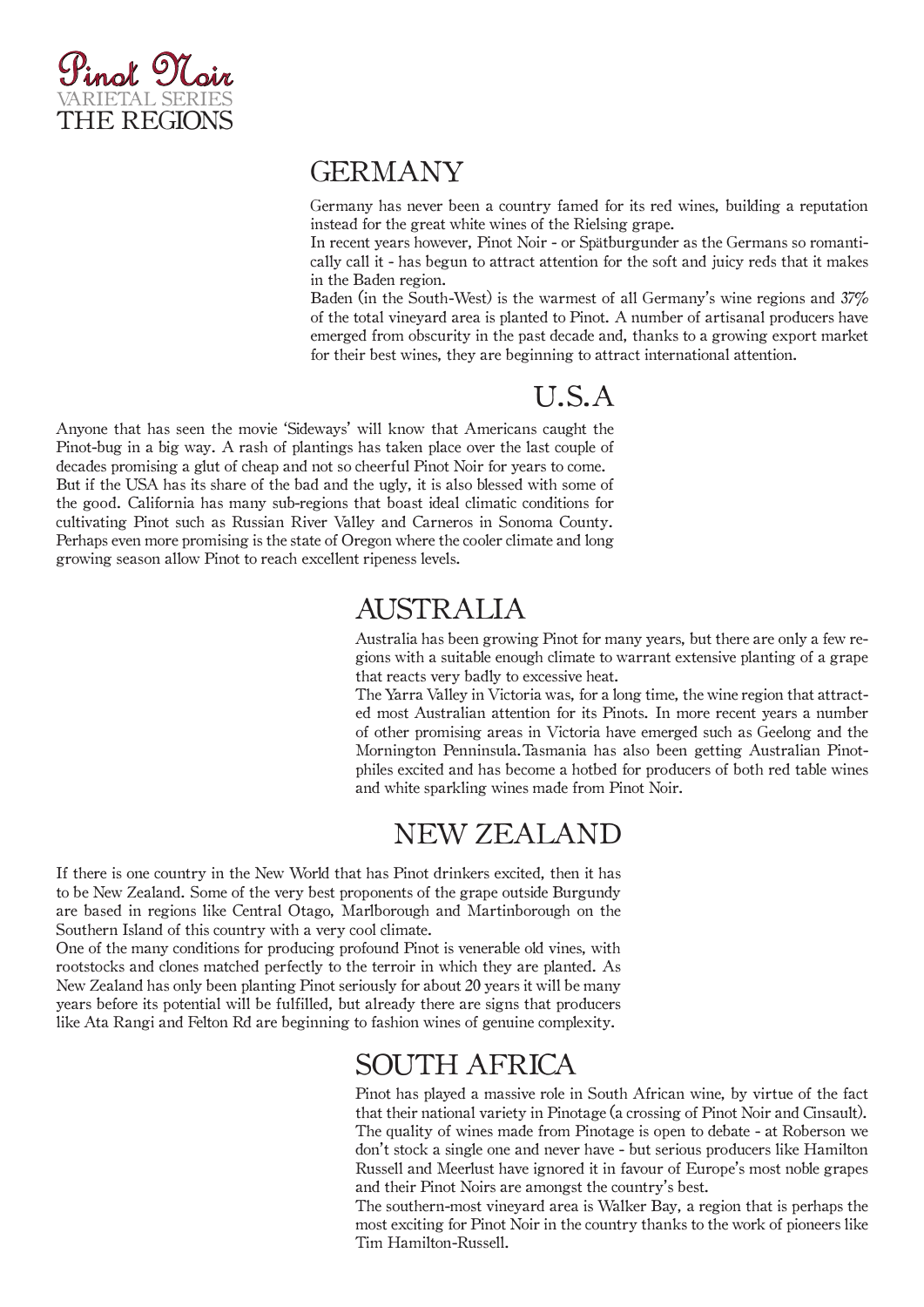

### FRANCE

Pinot Noir holds a special place in French wine thanks to its role in Champagne and Burgundy, but it features in other great wines regions across the country.

The light and juicy red and rosé wines of Alsace, Jura and the eastern Loire Valley are made predominantly from Pinot Noir and there are even isolated plantings in the Languedoc, where a few rogue winemakers make Vins de Pays wines from a grape that is at home in a far cooler climate than they can offer. Quality can be variable, especially in places like Alsace where the grapes can struggle to reach the correct ripeness levels. In some years the red wines could almost be mistaken for rosé thanks to their lack of colour!

## BURGUNDY

Despite its relatively wide reach throughout France and the New World, there is no place like home and, for Pinot Noir, home is most definitely Burgundy and more specifically the gentle slope of the world famous Côte d'Or.

To some extent it is a bit of a mystery as to why nowhere else in the world has been able to show Pinot Noir in the same light as Burgundy. This becomes more understandable when one considers that the grape has been cultivated here for over 1500 years and over time (and careful vine selection), Pinot has been perfectly adapted to its surrounds. There are also a high proportion of old vines, or 'Vielles Vignes' as the French refer to them once they get past approx 45 years of age. The depth and complexity of flavour that Pinot is capable of can only really been demonstrated by a mature wine from a mature vineyard and Burgundy is the only place in the world where these two factors come together.

Of course, Burgundy is not cheap. Production volumes for the best wines are miniscule and demand is insatiable. This creates a climate of speculation for many wines and the resulting bottle prices can be extreme. Even at lower quality levels quantities are relatively tiny compared to other regions thanks to the patchwork of small landholdings and the low volume production that is required in order to maintain any semblance of quality.

Pinot Noir is a unique grape and Burgundy is a unique wine region. Although infinitely complex to understand, a good grasp of the basics will help you to find Pinot Noir that offers good value for money and, with patience and time, may be a genuinely profound wine drinking experience.